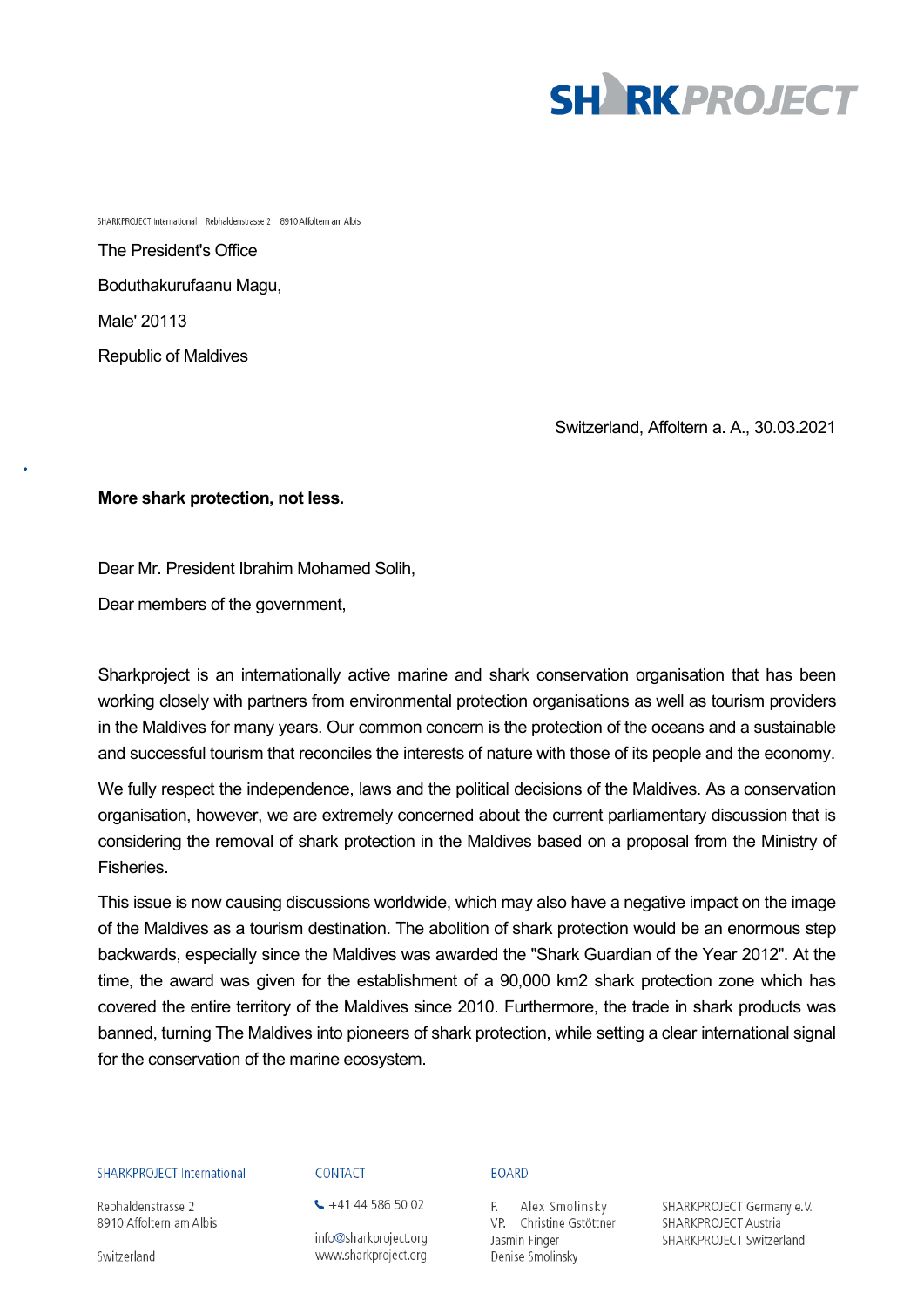

The implementation of the mentioned policies and regulations, should be continued in the future, benefiting not only the environment, but the local economy as well. Those essential decisions in the past decade, have greatly impacted the growth of the Maldivian tourism, after all. We strongly hope that this law, which is so important for both the Maldivian economy and the shark population, will continue to be upheld and hereby kindly ask you to support it.

Sharks are a very important component of a functioning ecosystem. Sustainable marine conservation means resource preservation for future generations and gives hope for livelihood security for the population for today and tomorrow. As mentioned above, tourism is a very important building block for the prosperity of the population. This can and will only function in a healthy environment that is characterised by species and marine conservation.

We would like to continue reporting on the successful efforts of the Maldives in terms of species and marine conservation. We hope that we will soon be able to spread the positive news that shark conservation will continue to be enshrined in law in the Maldives and perhaps even be more strictly controlled in the future.

Despite the ongoing COVID-19 crisis, we in Europe feel that the desire to travel is picking up again among Europeans. In many European countries, the broad vaccination campaigns are now starting, and travel will soon be possible again. We are aware that the situation in the Maldives is not easy for the population either. We ask for your patience knowing that a live shark is worth more to the Maldives than a dead shark. Tourism will bloom again and divers, snorkellers and animal lovers from all over the world should be able to enjoy the intact underwater world.

As a shark conservation organisation and regular guests, we feel very connected to the Maldives. We support local scientific projects and are happy to continue to support further scientific activities in the Maldives in the future, in order to contribute together to the conservation of the oceans. For this, however, it is necessary that the legal framework continues to ensure the protection of sharks.

We therefore kindly ask you to do everything in your power to ensure that shark protection in the Maldives is not abolished. Ideally, it should expand even even further in order to protect our valuable sealife, and the population living off of tourism.

## **SHARKPROJECT International**

Rebhaldenstrasse 2 8910 Affoltern am Albis

Switzerland

# CONTACT

 $\leftarrow$  +41 44 586 50 02

info@sharkproject.org www.sharkproject.org

### **BOARD**

P. Alex Smolinsky VP. Christine Gstöttner Jasmin Finger Denise Smolinsky

SHARKPROJECT Germany e.V. SHARKPROJECT Austria SHARKPROJECT Switzerland